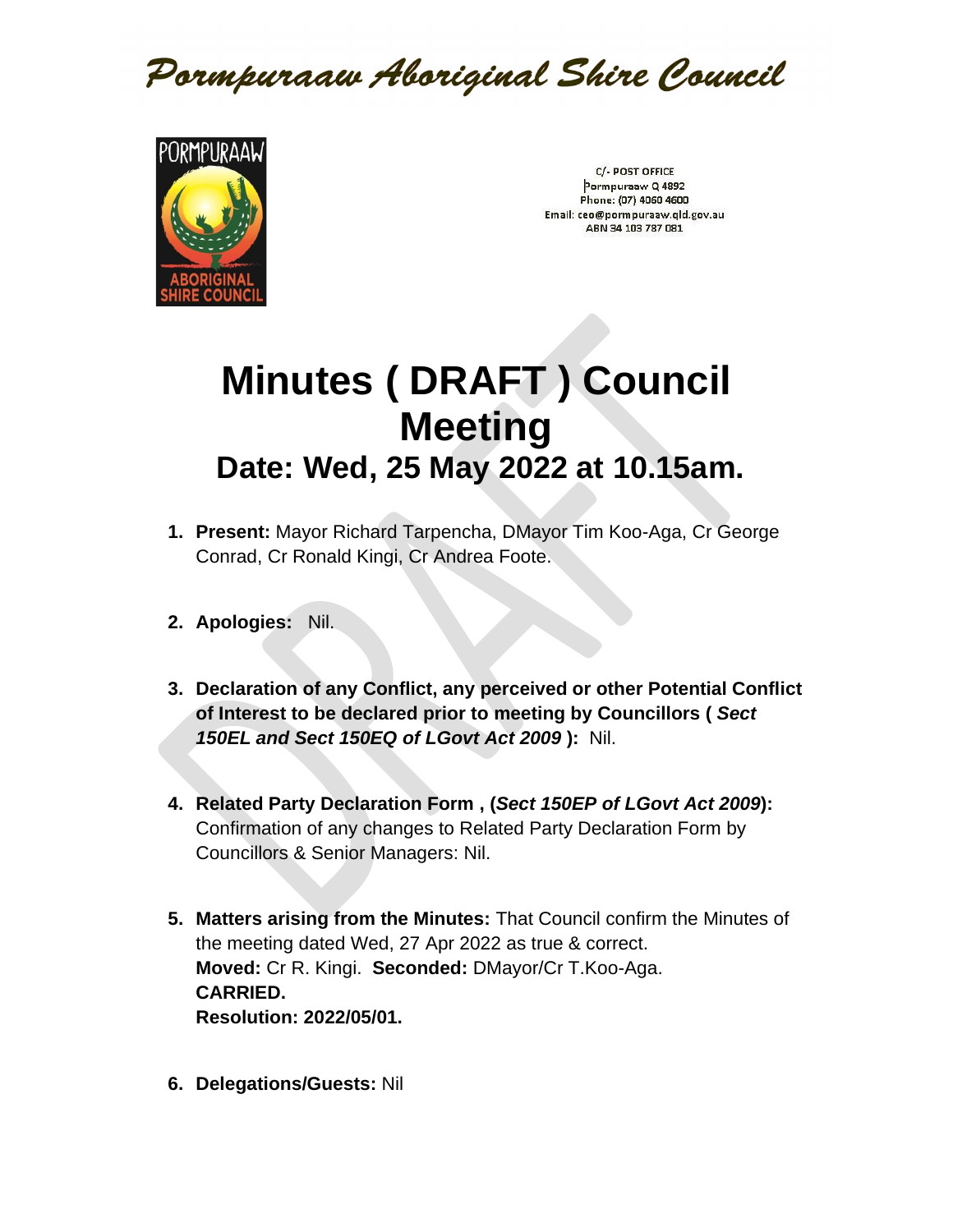**7. Correspondence:** List of inwards correspondence tabled for information:

## **8. Reports:**

- **8.1** Mayor's Report:
	- **8.1.1:** Nil.

## **8.2** CEO's Report:

- **8.2.1: Attendance Certificate:** see Attendance Certificate dated 25 May 2022 and approved for payment at \$1,503.06 each for Cr Koo-Aga, Cr Conrad & Cr Foote.
- **8.2.2: Business Continuity ( BC) within Executive Managers:** See SPM dated 08 May that sets out the Contingent Plan for Business Continuity should one key member becomes unavailable. This is part of our Annual Audit Review.

**Motion:** That Council notes above & approves BC plan.

**Moved:** Cr R. Kingi. **Seconded:** Mayor R. Tarpencha**. CARRIED.** 

**Resolution: 2022/05/02.**

• **8.2.3: Council Rebuild ( CR):** as per Mud Map dated 08 May & communication leading up the process of the CR project has started noting that the Entry to the Council office will face the CEQ Supermarket. CEO is yet to secure additional M\$1.50. **Motion:** That Council ratify & approves the CR Project so that it keeps moving. **Moved:** DMayor/Cr T. Koo-Aga. **Seconded:** Cr G. Conrad. **CARRIED.** 

**Resolution: 2022/05/03.**

• **8.2.4: Guidelines for Councillors asking for Advice or Information ( GCAI):** See docu on GCAI as prepared in Jne 2021 but not tabled for Council Resolution.

**Motion:** That Council notes above, ratify & adopts the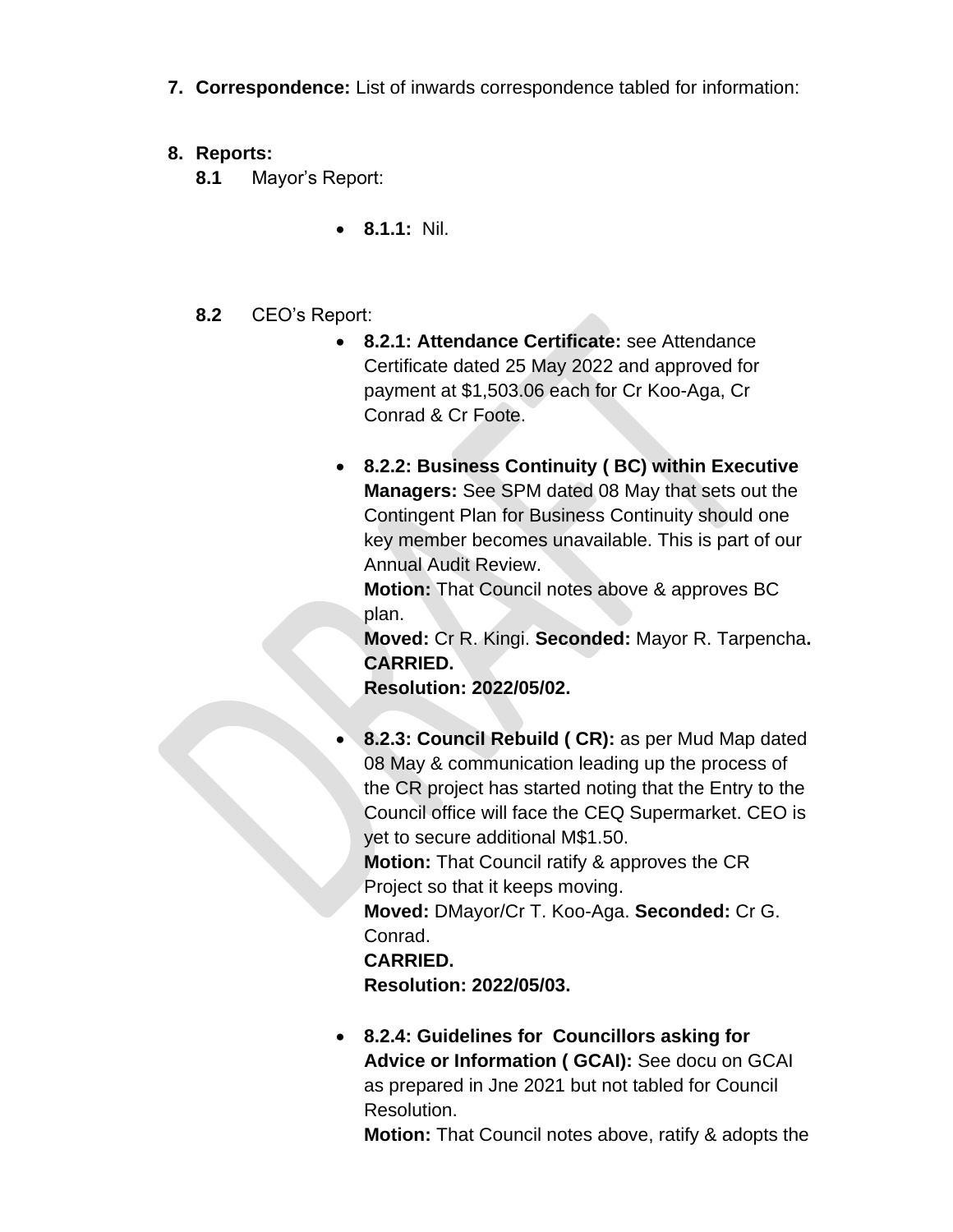GCAI as tabled. **Moved:** Mayor R. Tarpencha. **Seconded:** Cr**.** G. Conrad. **CARRIED. Resolution: 2022/05/04.**

• **8.2.5: QAO report on a Page & Courier -Mail 12 May, Council Cash Crisis:** See SPR on the above subject noting that PASC continues on its Financial Sustainability march.

**Motion:** That Council notes above and why it is important to have Financial Sustainability as a backup in the event that Local Govt Funding stops. **Moved:** Cr G. Conrad. **Seconded:** Mayor R. Tarpencha.

**CARRIED.** 

**Resolution: 2022/05/05.**

• **8.2.6: Rotating Deputy Mayor (RDM):** as per SPR, the RDM is handed over to Cr Tim from DMayor /Cr Ronald today , Wed, 25 May.

**Motion:** That Council ratify & approves the SPR as tabled per Resolution 2020/04/04.

**Moved:** Mayor R. Tarpencha. **Seconded:** Cr. G Conrad.

**CARRIED.** 

**Resolution: 2022/05/06.**

• **8.2.7: Roads Register (RR):** as per SPR our RR is largely WIP & ongoing with our Asset Management Plan**.** 

**Motion:** That Council approves the SPR for our RR as tabled.

**Moved:** Cr R. Kingi. **Seconded:** D/Mayor/Cr T. Koo-Aga.

**CARRIED.** 

**Resolution: 2022/05/07.**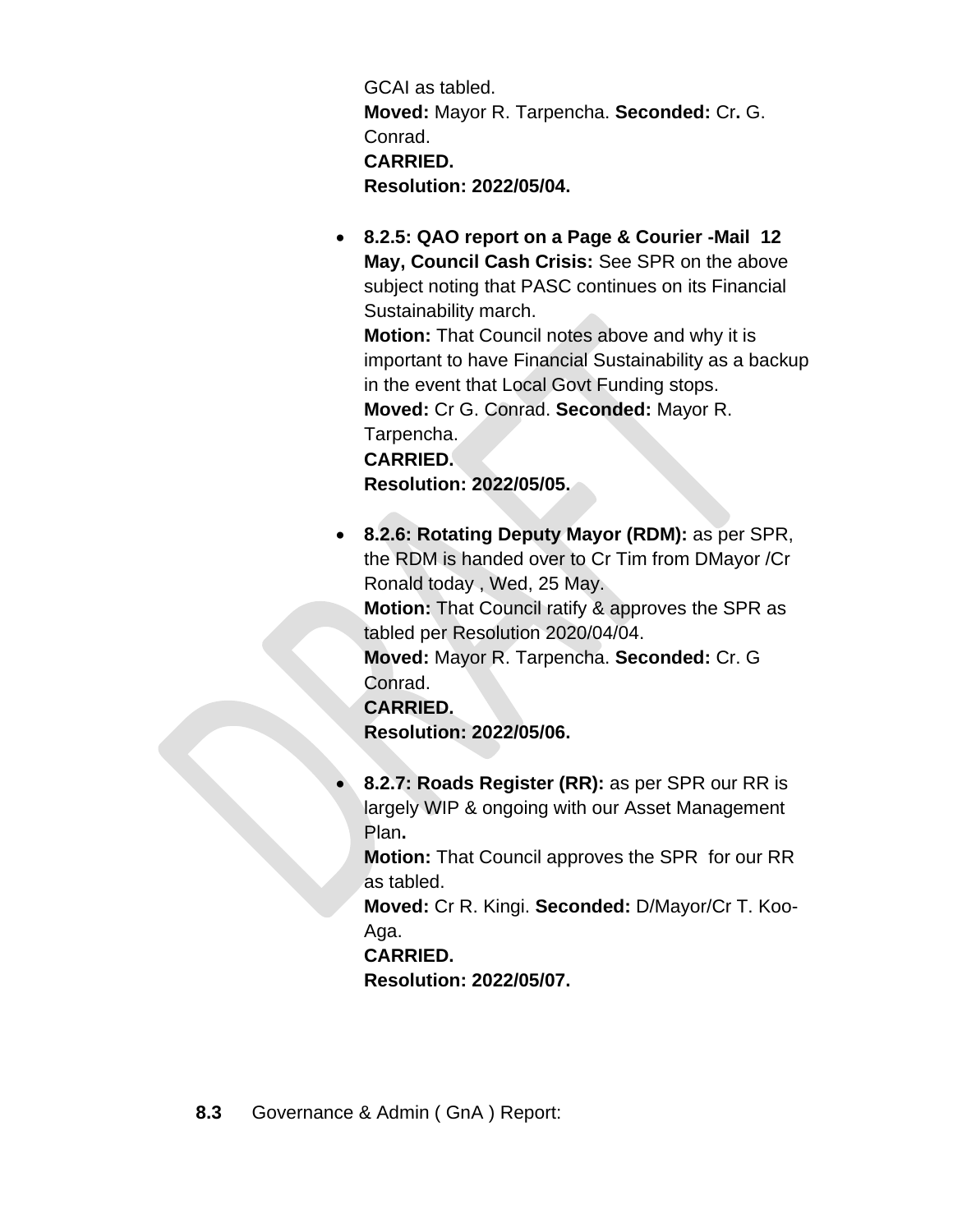- 8.3.1: Position vacant and currently oversight by Executive Mgr Corporate Service & CEO. FYI only.
- •
- **8.4** Executive Manager Corporate Services (EMCS) Report:
	- **8.4.1: Executive Manager Corporate Services:** see Special Purpose Report dated 21 May 2022 covering: General Finance, Grant Acquittals & Reporting, Current Corporate Service Project, HR, Admin Store, Accommodation. **Motion:** That Council accepts the Special Purpose Report dated 21 May 2022 from EMCS. **Moved:** DMayor/Cr T. Koo-Aga. **Seconded:** Cr. G. Conrad. **CARRIED. Resolution: 2022/05/08.** • **8.4.2: Financial Statement for Period Ended 30 Apr 2022:** see docu on above ended 30 Apr 2022 covering: Financial Statement at a Glance, Capital Works Program, 2021/2022 Capital Expenditure, Detailed Review of Revenue & Expenditure, Operating Revenue, Operating Expenses, Council Cash Position as at 30 Apr 2022, Capital Expenditure, Council Grant Review, Statement of Financial Position as at 30 Apr 2022. **Motion:** That Council accepts the Financial Statement ended 30 Apr 2022 as tabled. **Moved:** DMayor/Cr T. Koo-Aga. **Seconded:** Mayor R. Tarpencha. **CARRIED. Resolution: 2022/05/09.**
		- **8.4.3: 90 Days Aged Debtors ended 30 Apr 2022:**  See docu re above.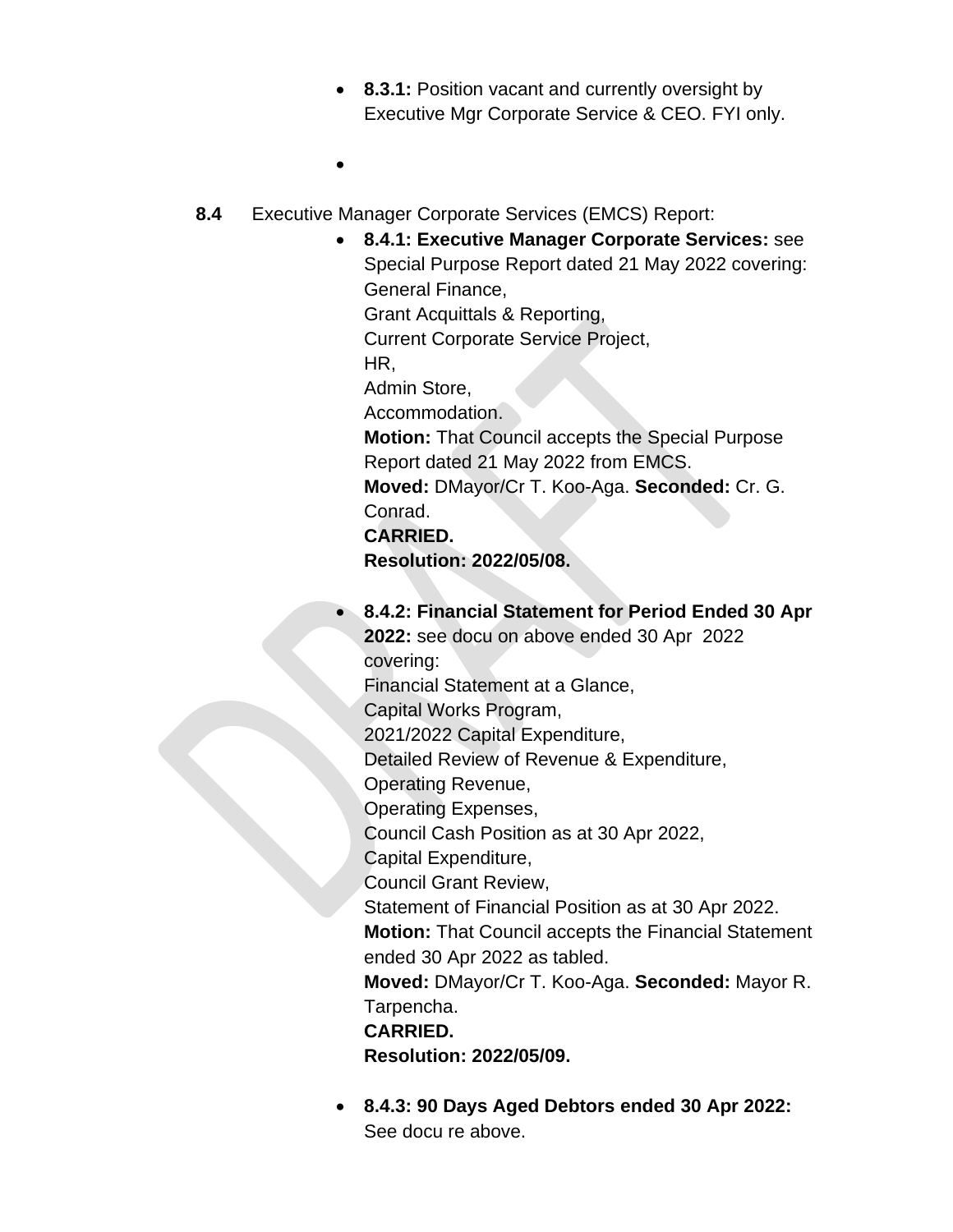**Motion:** That Council accepts 90 days Aged Debtors Report ended 30 Apr 2022 as tabled. **Moved:** Cr G. Conrad. **Seconded:** Cr R. Kingi. **CARRIED. Resolution: 2022/04/10.**

- **8.4.4: HR Report, Apr 2022:** No separate Report but HR has been providing Procedure & Documentation reviews for various key positions. Absenteeism continues to be high & being monitored. **Motion:** That Council accepts the verbal HR Report for Apr 2022 as tabled. **Moved:** Cr G. Conrad. **Seconded:** DMayor/Cr T. Koo-Aga. **CARRIED. Resolution: 2022/05/11.**
- **8.5** Operations Executive Manager's Report:

•

- **8.5.1: Operation Executive Manager Report:** Report received covering period to 18 May 2022: Work for Month, WHS, Main Roads, Plumbing, Housing, Special Projects, Airport, **Motion:** That Council note & accepts the above Report dated 18 May 2022. **Moved:** Cr G. Conrad. **Seconded:** Cr R. Kingi. **CARRIED. Resolution: 2022/05/12.**
- **8.6** Community Service Manager's Report:
	- **8.6.1: Community Service Executive Manager (CSEM):** See Report for May 2022 covering: Aged Care, Justice Group,